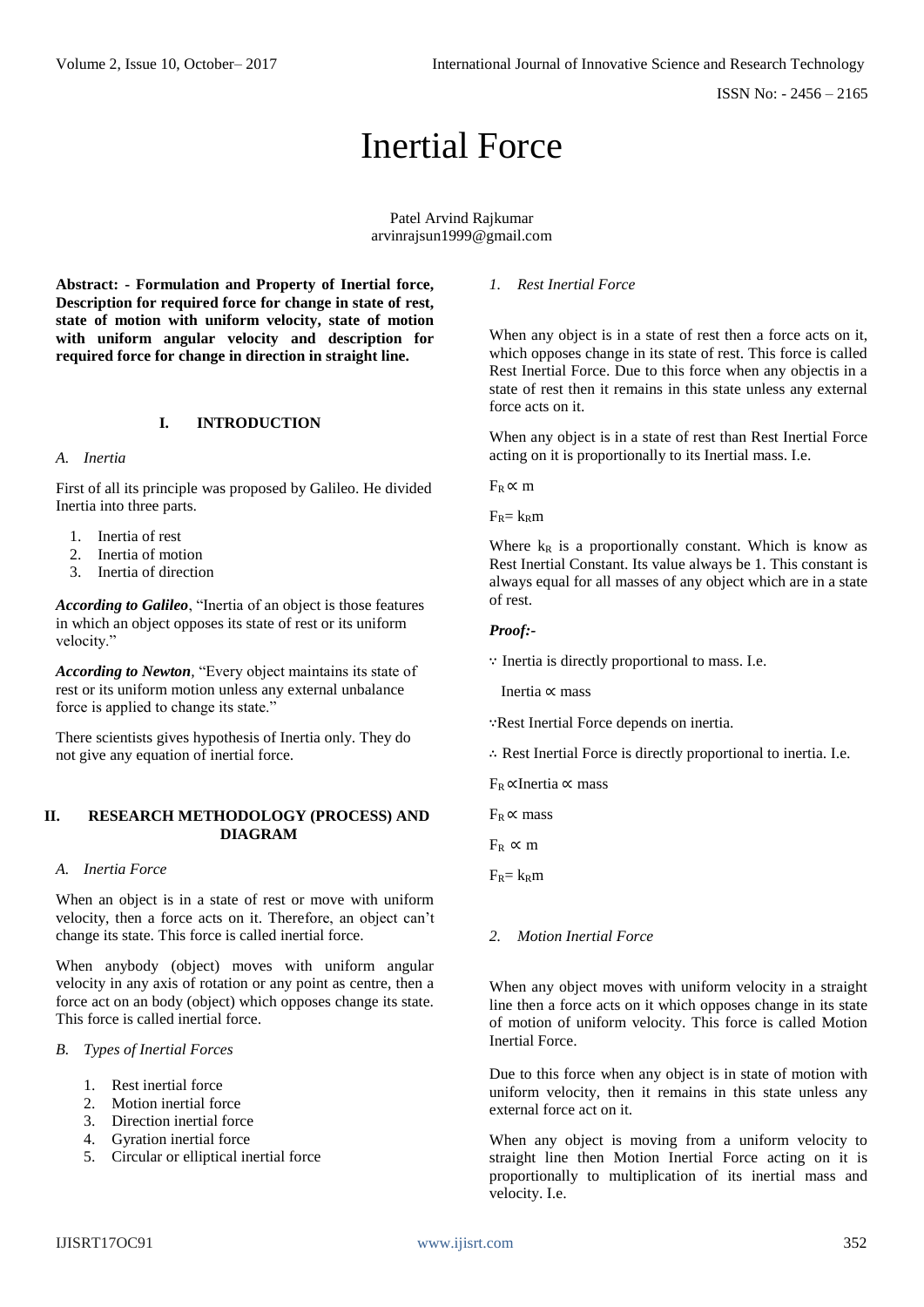Volume 2, Issue 10, October– 2017 **International Journal of Innovative Science and Research Technology** 

ISSN No: - 2456 – 2165

 $F_M \propto mv$ 

 $F_M = k_Mmv$ 

Where  $k_M$  is proportionally constant. Which is know as Motion Inertial Constant. It value is 1. This constant is equal for all masses of any object which are move in a uniform velocity.

#### *Proof :-*

∵ Inertia is directly proportional to mass. I.e.

Inertia ∝ mass

∵ Motion Inertial Force depends on inertia.

∴ Motion Inertial Force is directly proportional to inertia. I.e.

FM ∝Inertia ∝ mass

 $F_M \propto$  mass

 $F_M \propto m$ 

Now, an object is move in straight line with uniform velocity. Hence, velocity is also applied force on object. Therefore it can't change its state. So velocity is also directly proportional to the inertia. I.e.

Inertia ∝ velocity

Hence, Motion Inertial Force is also depend on Inertia. So, this force will directly proportional to inertia. I.e.

FM ∝Inertia

 $F_M \propto mv$ 

 $F_M = k_Mmv$ 

# *3. Direction Inertial Force*

When any object moves with uniform velocity then an other force acts on it besides Motion Inertial Force. Therefore, object can't change its direction. This force is called Direction inertial Force.

Due to this force when any object moves in straight line with uniform velocity then object can't change its direction unless any external force act on it.

When any object is moving from a uniform velocity to a straight line then Direction Inertial Force acting on it is proportionally to multiplication of its momentum and  $[1 + \cos(180 - \theta)]$ . I.e.

 $F_D \propto mv[1+\cos(180-\theta)]$ 

 $F_D = k_D mv[1+cos(180-\theta)]$ 

Where  $k_D$  is a proportionality constant. Which is know as Direction Inertial Constant. It value is 1 and it is equal for

all masses of any object which are move in straight line with uniform velocity.

# *Proof:-⍆*

Hence, where an object move in a straight with uniform velocity then

Inertia ∝ mv

∵Direction Inertial Force depends on inertia.

Hence, Direction Inertial Force is directly proportional to inertia. I.e.

 $F_D \propto$  inertia  $\propto mv$ 

FD ∝ mv..................(1)

Hence the value of  $[1+\cos(180-\theta)]$  increase then Direction Inertial Force is also increases. I.e.

FD ∝ [1+-cos(180-θ)].............(2)

∴  $F_D \propto mv[1+\cos(180-\theta)]$ ..........(From 1 or 2)

 $F_D = k_D mv[1+cos(180-\theta)]$ 

*a). When Object Move In 180<sup>0</sup> Angle, Then*

FD = mv [1+cos(180-θ)] …………….(kD=1)  $F_D = mv[1+\cos(180-180^\circ)]$  $F_D = mv(1+1)$  $F_D = 2mv$ 



*b). When Object Move In 150<sup>0</sup> Angle, Then*

 $F_D = mv[1+cos(180-\theta)]$  ………………………………. (k<sub>D</sub>=1)  $F_D = mv[1+\cos(180-150^0)]$  $F<sub>D</sub> = mv(1+0.86)$  $F_D = 1.86$ mv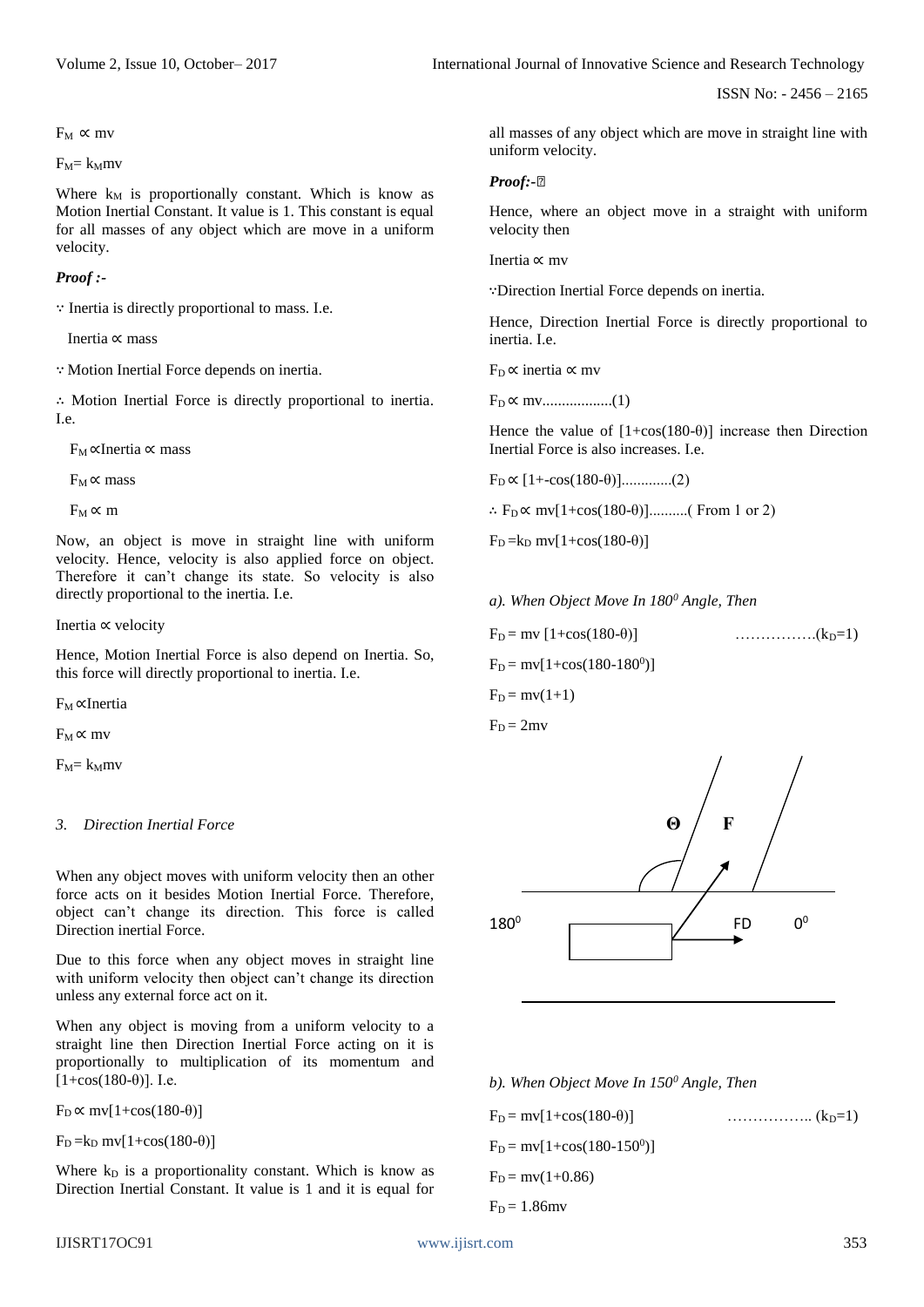Volume 2, Issue 10, October– 2017 **International Journal of Innovative Science and Research Technology** 

ISSN No: - 2456 – 2165

```
c). When Object Move In 1200 Angle, Then
```
 $F<sub>D</sub> = mv[1+cos(180-\theta)]$  ……………... (k<sub>D</sub>=1)

 $F_D = mv[1+cos(180-120^0)]$ 

 $F_D = mv(1 + 0.5)$ 

 $F_D = 1.5$ mv

*d). When Object Move In 90<sup>0</sup> Angle, Then*

FD = mv[1+cos(180-θ)] …………… (kD=1)  $F_D = mv[1+cos(180-90^0)]$  $F_D = mv(1+0)$  $F_D = mv$ 

*e). When Object Move In 0<sup>0</sup> Angle, Then*

 $F_D = mv[1+cos(180-\theta)]$  ………………………….  $(k_D=1)$  $F_D = mv[1+cos(180-0^0)]$  $F_D = mv(1-1)$  $F_D = 0$ 

# *4. Gyration Inertial Force*

When a rigid body(object) move with uniform angular velocity in axis of rotation then a force acts on it which opposes change in its state of gyration motion of uniform angular velocity. This force is called Gyration Inertial Force.

Due to this force when any body(object) is in state of gyration motion with uniform angular velocity then it remains in its state unless any external force act on it.

When any body (object) is moving from uniform angular velocity then gyration inertial force acting on it is proportionally to its angular momentum. I.e.

 $F_G \propto J$ 

 $F_G= k_GJ$ 

Where  $k_G$  is Gyration inertial constant. Its value is 1 and it is equal for all particles of a body.

# *Proof :-*

Hence, the value of moment of inertia of a body(object) increases then a body(object) also opposes its changes in rotational motion. Therefore, it can't change in gyration motion.

Hence, moment of inertia is directly proportional to gyration inertial force. I.e.

FG ∝ I ………………….. (1)

Hence, body(object) move with uniform angular velocity, so angular velocity also force on body(object). Therefore, it can't change in gyration motion.

∴ Angular velocity of an object is directly proportional to gyration inertial force. I.e.

FG ∝ ω ……………………. (2) From (1) or (2)  $F_G \propto I\omega$  $F_G \propto J$  ...........(3) (hence, J= Iω)  $F_G = k_G J$ 

Suppose body(object) is moving with gyration motion in which mass of any particle is  $m_1$  and its linear velocity is  $v_1$ , distance from axis of rotation of particle is  $r_1$  and angular velocity be ω then angular momentum of particle is-

$$
J_1 = m_1 r_1 v_1
$$

 $J_1 = m_1 r_1^2 \omega \dots \dots \dots \dots$ <sup>1</sup>

Now, Gyration Inertial force acting on particle-

 $F_G \propto J_1$ 

 $F_G = k_G m_1 r_1^2 \omega$ 

Suppose, any rigid body(object) having mass M which is moving axis of rotation. To gyration inertial force about a axis of rotation S of body(object). Suppose body(object) is formed from many small – small particles in which these masses are  $m_1$ ,  $m_2$ ,  $m_3$ , ............. respectively. Distance of particles from axis of rotation are  $r_1$ ,  $r_2$ ,  $r_3$ , …….. respectively, linear velocity of these particles are  $v_1$ ,  $v_2$ ,  $v_3$ , ……. Respectively and angular velocity of total  $body(object)$  is  $\omega$  then gyration inertial force act on these particles will  $k_G m_1 r_1^2 \omega$ ,  $k_G m_2 r_2^2 \omega$ ,  $k_G m_3 r_3^2 \omega$ ...... Respectively. Hence, the gyration force on whole body

 $F_G = k_G m_1 r_1^2 \omega + k_G m_2 r_2^2 \omega + k_G m_3 r_3^2 \omega + \dots$ 

 $= k_G\omega[m_1r_1^2 + m_2r_2^2 + m_3r_3^2 + \dots]$ 

 $= k_G \omega \Sigma m r^2$ .

 $=$  k<sub>G</sub> $\omega$ I

$$
F_G = k_G \mathbf{J}
$$

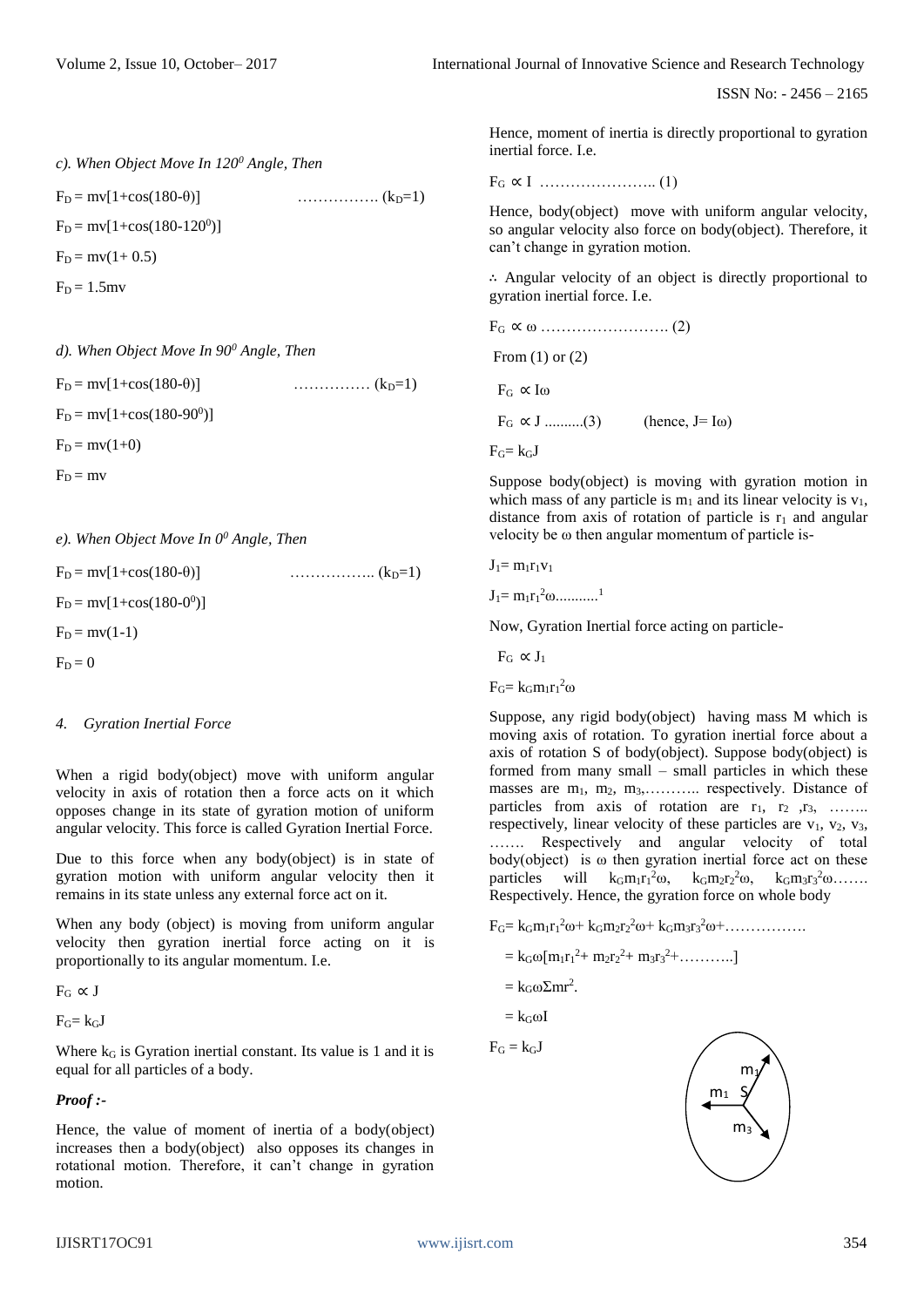#### *5. Circular Or Elliptical Inertial Force*

When any body(object) moves with uniform angular velocity in a circular or elliptical orbit around centre, then a force acts on body which opposes to change in its state of circular or elliptical motion of uniform angular velocity. This force is called circular or elliptical inertial force.

Due to this force when any body(object) is in state of circular or elliptical motion with uniform angular velocity then it remains in its state unless any external force act on it.

When any body(object) is moving in a circular or elliptical orbit with uniform angular velocity around a centre, then circular or elliptical inertial force acting on it is proportionally to its angular momentum. I.e.

 $F_C \propto J$ 

 $F_C = k_C J$ 

Where  $k<sub>C</sub>$  is circular or elliptical inertial constant. It's value is 1 and it is equal for all particles of a body .

#### *Proof :-*

Hence, the value of moment of inertia of a body(object) increases then a body(object) also opposes its changes in circular or elliptical motion. Therefore, it can't change in circular or elliptical motion. So, moment of inertia of a body(object) is directly proportional to the circular or elliptical inertial force of a body(object). I.e.

FC ∝ I ………………….(1)

∵ a body(object) is move with uniform angular velocity; so angular velocity also applied force on body(object). Therefore, it can't change in circular or elliptical motion, so angular velocity will also directly proportional to circular or

elliptical inertial force. I.e.

FC ∝ ω ……………………. (2)

From (1) Or (2)  $Fe \propto I$ ω FC ∝ J …………………….. (3) (∵ J= Iω)  $Fc = kcJ$ 

Suppose object is moving with circular or elliptical motion in which mass of any particle is  $m_1$  and its linear velocity is  $v_1$ , distance from centre of particle is  $r_1$  and angular velocity be ω then angular momentum of particle is-

 $J_1 = m_1r_1v_1$ 

 $J_1 = m_1 r_1^2 \omega \dots \dots \dots \dots$ <sup>1</sup>

Now, Circular or Elliptical Inertial force acting on particle-

 $F_C \propto J_1$ 

 $F_C = k_C m_1 r_1^2 \omega$ 

Suppose, any rigid body(object) having mass M which is moving around a point's as a centre. To Circular or Elliptical inertial force about a centre S of object. Suppose body(object) is formed from many small – small particle in which its masses are  $m_1$ ,  $m_2$ ,  $m_3$ , ........... respectively. Distance of particles from centre are  $r_1$ ,  $r_2$ ,  $r_3$ , …….. respectively, linear velocity of these particles are  $v_1$ ,  $v_2$ ,  $v_3$ , ……. Respectively and angular velocity of total body is ω then Circular or Elliptical inertial force act on these particles will  $k_{\text{C}}m_1r_1^2\omega$ ,  $k_{\text{C}}m_2r_2^2\omega$ ,  $k_{\text{C}}m_3r_3^2\omega$ ...... Respectively. Hence, the circular or elliptical force on whole body

 $F_C = k_C m_1 r_1^2 \omega + k_C m_2 r_2^2 \omega + k_C m_3 r_3^2 \omega + \dots$ 

$$
= k_{C} \omega [m_{1}r_{1}^{2} + m_{2}r_{2}^{2} + m_{3}r_{3}^{2} + \dots \dots ]
$$

 $= k \infty \Sigma m r^2$ 

 $=$  kc $\omega I$ 

 $F_C = k_C J$ 

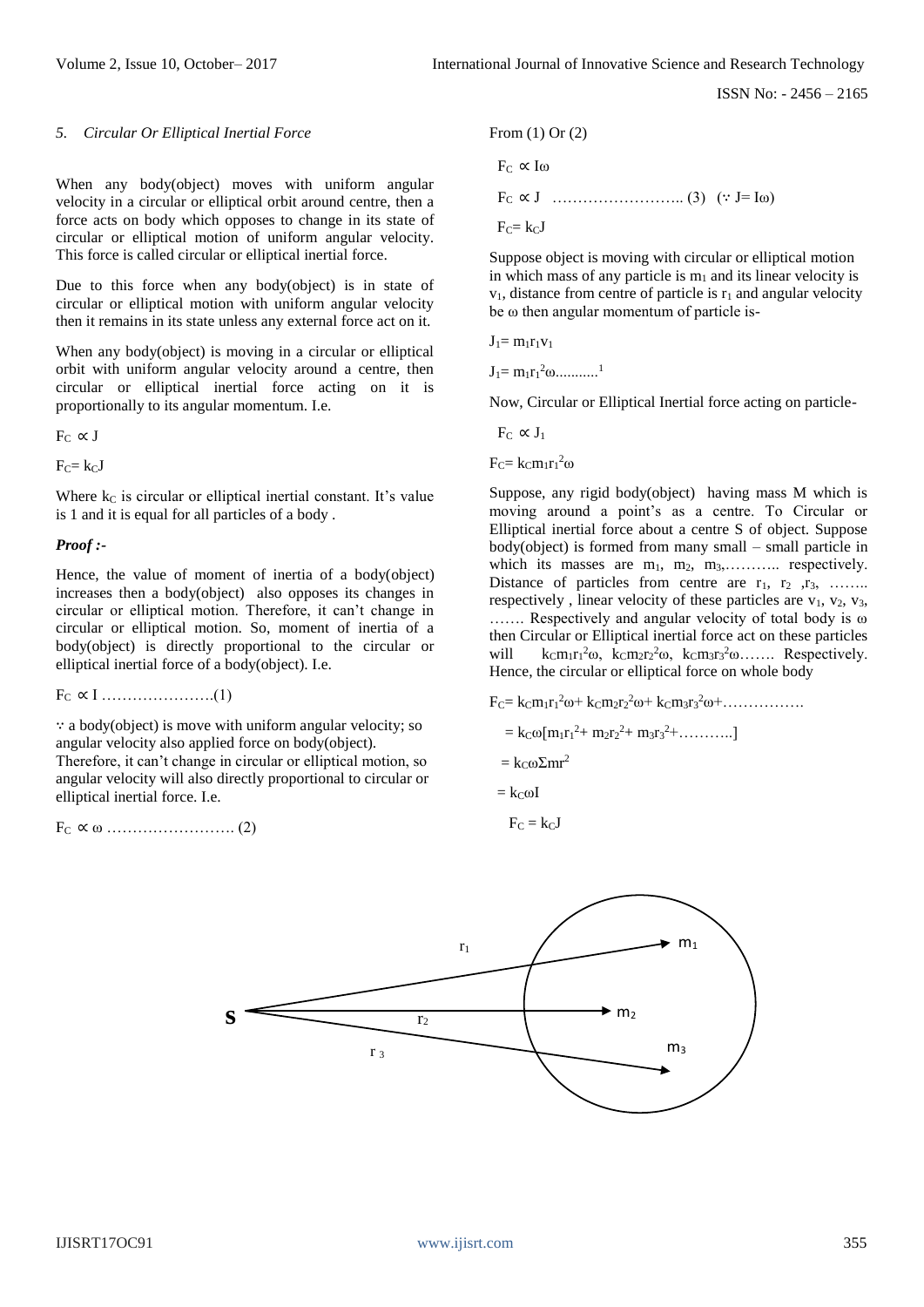# **III. REQUIRED FORCE FOR CHANGE IN STATE**

Here, state change means that any body or object or particles of body in a state of rest then it bring to motion state and If object or body or particles are move with uniform velocity or uniform angular velocity in state of motion then it bring to be state of rest.

#### *1. Required Force For Change in State of Rest*

When any object is in a state of rest then it is required to change its state by applying force which is more than Rest Inertial force. If the force which is applied on object is less than Rest Inertial force then object can't change its state. I.e.



Object come to be in state of motion, when

 $F_A > F_R$ 

 $F_A > k_R m$ 

FA>m ……………………….. (kR=1)

Where  $F_A$  = External force

So, required force for change in state of rest of object

 $F=F_A$ 

# *2. Required Force for Change In State of Motion*

When any object moves in straight line with uniform velocity then it is required to change its state of motion by applying force which is equal to or more than Motion Inertial force. If force is applied on object is less than motion inertial force than object can't change its state. I.e.



Object come to be in state of rest, when

 $F_A \geq F_M$ 

# $F_A \geq k_Mmv$

FA ≥mv ………………………..(kM=1)

Where  $F_A$  = External force

So, required force for change in state of motion of object

 $F=F_A$ 

#### *3. Require Force for Change In State of Gyration Motion*

When any body (object) moves with uniform angular motion then it is require to change its state by applying force which is equal to or more than gyration inertial force. If force is applying on body (object) is less than gyration inertial force then body (object) can't change its state. I.e.



Body(object) come to be in state of rest, when

 $F_A \geq F_G$ 

 $F_A > k_G J$ 

FA ≥J ……………………….. (kG=1)

Where  $F_A$  = External force

So, required force for change in state of gyration motion of body(object)

 $F=F_A$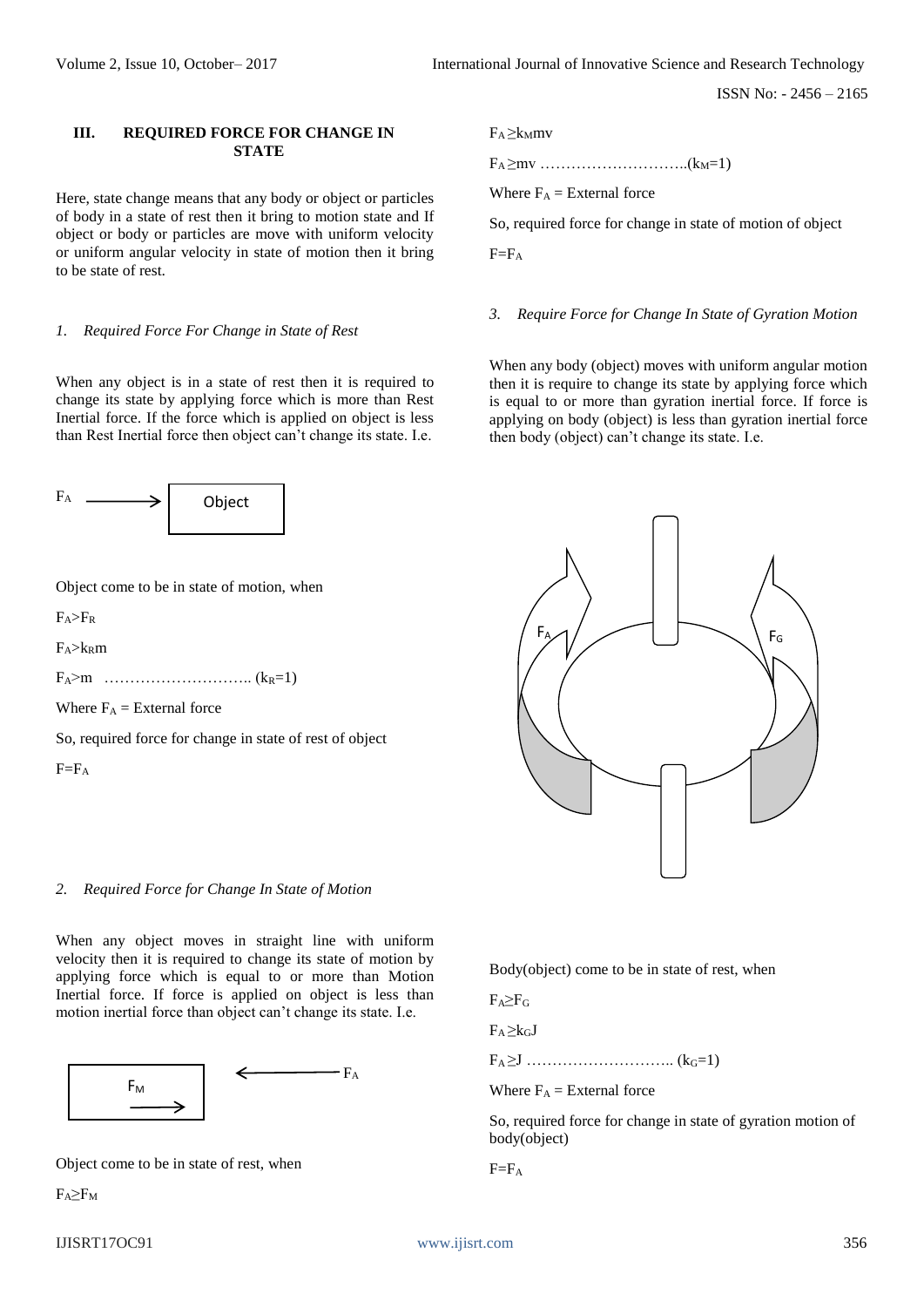*4. Required Force for Change in Circular or Elliptical Motion State*

When any body (object) moves with uniform angular velocity around centre in circular or elliptical orbit than it is required to change its motional state by applying force which is equal to or more than circular or elliptical inertial force. If force is applied on body (object) is less than circular or elliptical inertial force then body(object) can't change its motional state. I.e.

F<sub>A</sub>

Body(object) come to be in state of rest, when

 $F_A \geq F_C$ 

 $F_A \geq k_C J$ 

FA ≥J ………………………..(kC=1)

Where  $F_A$  = External force

So, required force for change in state of circular or elliptical motion of body(object)

 $F=F_A$ 

#### *5. Required Force for Change in Direction*

When object moves in a straight line with a uniform velocity then it is required to change its direction by applying force which is more than direction inertial force. If force applied on object is less than direction inertial force than object can't change its direction. I.e.

Object can change its direction, when

 $F_A > F_D$ 

FC

 $F_A > k_D mv[1+cos(180-\theta)]$ 

FA>mv[1+cos(180-θ)]………………………..(kD=1)

Where  $F_A =$  External Force

So, required force for change in direction of object

 $F=F_A$ 



#### **IV. PROPERTIES OF INERTIAL FORCE**

- 1. Hence inertia or moment of inertia is an intrinsic characteristic of an object, body or particles of body1¶. So inertial force is an intrinsic force of an object, body or particles of body.
- 2. This force opposes to change in state of an object or body or particles of body.
- 3. It always opposes to external applied force on an object or body or particles of body.
- 4. Any object or body or particles of body uses the same force as its inertial force in opposes to external force.

S